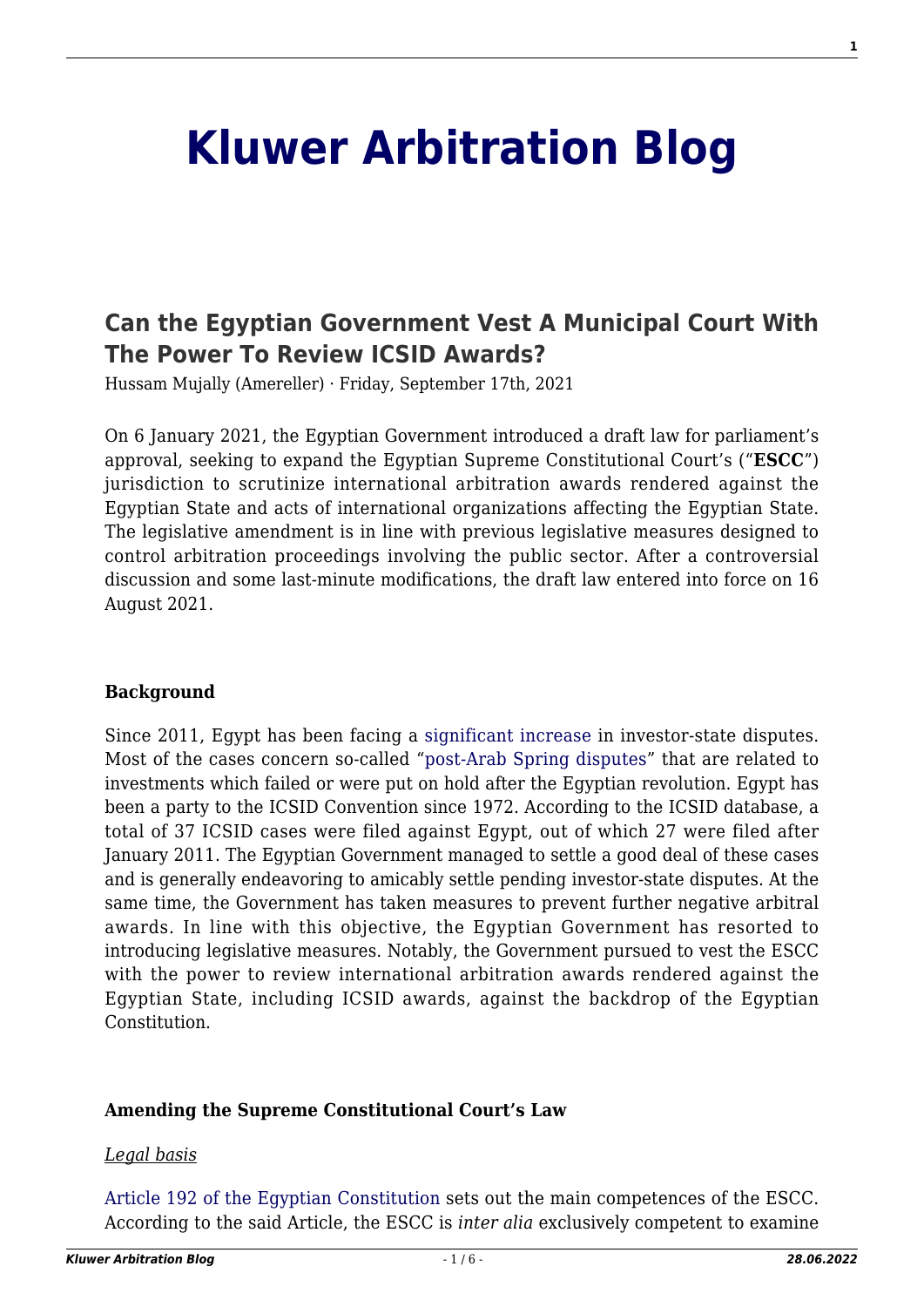the constitutionality of laws and regulations, to interpret legislative texts and adjudicate disputes pertaining to the implementation of two contradictory final rulings. Article 192 then allows the legislator to further regulate the competences of the ESCC through laws as it states "[..] *The law defines the Court's other competencies and regulates the procedures that are to be followed before the Court*."

On this basis, the Government introduced a draft law (the "**Draft Law**") to amend Law No. 48 of 1979 on the Supreme Constitutional Court (the "**ESCC Law**"), the law regulating the structure, competences, and procedures of the ESCC. Under the Egyptian Constitution, the laws regulating the judiciary are deemed "complementing laws to the constitution" and require a two-third majority of the Members of Parliament ("MPs") to be approved in Parliament. Furthermore, the ESCC must be consulted on draft laws pertaining to the ESCC.

# *The Draft Law*

The Draft Law introduced two amendments to the ESCC Law, specifically [Articles 27](https://manshurat.org/file/84870/download?token=bzkFO5iO) [bis and 33 bis](https://manshurat.org/file/84870/download?token=bzkFO5iO). According to Article 27 bis, ESCC shall have the power "*to control the constitutionality of the decisions of international organizations and bodies and rulings of foreign courts and foreign arbitration bodies that shall be enforced against the state".*

Article 37 bis of the Draft Law thereby grants the Government a tool to challenge these decisions and rulings before the ESCC and grants the ESCC, in turn, the competence to rule on decisions and awards to be disregarded if found to be in violation with the Egyptian Constitution.

The Egyptian Government argued, in its explanatory note on the Draft Law, that the amendments are necessary given that the constitution and the ESCC Law lack provisions granting the ESCC jurisdiction to examine international decisions that can affect the "national security" of Egypt.

On 14 June 2021, the legislative committee in the Egyptian Parliament [approved](https://alwafd.news/printing/3791399) the Draft Law as introduced and reported that the ESCC expressed its approval of the Draft Law. MPs in favour of the Draft Law argued therefore that there should be no doubt in respect of the constitutionality of the Draft Law. They considered the amendments necessary to safeguard Egypt's strategic economic interests, arguing that many of the awards in investor-state disputes obtained against the Egyptian state in recent years were "[politicized](https://english.ahram.org.eg/News/414849.aspx)."

# **Review of International Arbitration Awards by the ESCC**

The proposed amendments, of course, were not without controversy. Adversaries of the Draft Law argued that the proposed changes might harm the country's investment climate and jeopardize the Government's efforts to encourage foreign investment. In addition, there are concerns that the proposed constitutional review of ICSID awards

**2**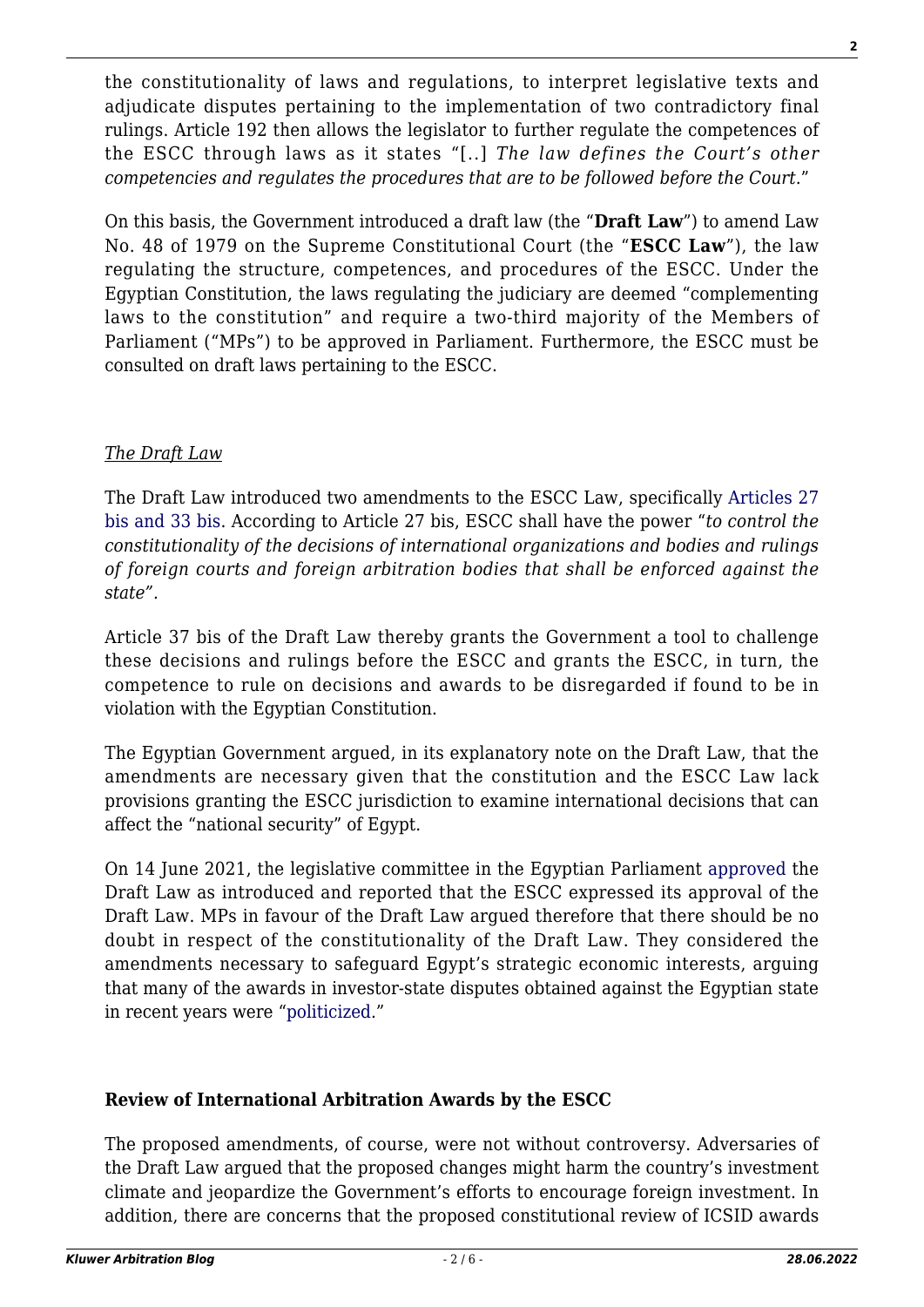falls afoul of Egypt's obligations under international law.

Among the most vocal critics of the Draft Law is prominent Egyptian arbitrator Prof. Abdel Moneem Zamzam who published a [legal opinion](https://www.linkedin.com/posts/abdel-moneem-zamzam-49090456_%D8%AA%D8%B9%D9%84%D9%8A%D9%82%D9%89-%D8%B9%D9%84%D9%89-%D9%85%D8%B4%D8%B1%D9%88%D8%B9-%D9%82%D8%A7%D9%86%D9%88%D9%86-%D8%AA%D9%88%D8%B3%D9%8A%D8%B9-%D8%A7%D8%AE%D8%AA%D8%B5%D8%A7%D8%B5%D8%A7%D8%AA-%D8%A7%D9%84%D9%85%D8%AD%D9%83%D9%85%D8%A9-activity-6809465634573828096--hRw/) arguing the unconformity of the Draft Law with international law and urging Parliament not to approve it. He argued, amongst other things, that the Draft Law violates (i) the Egyptian Constitution and (ii) Egypt's international obligation under the ICSID Convention, the New York Convention (the "**NYC**") and BITs concluded between Egypt and many other states.

Indeed, by providing the Government with a tool to challenge an ICSID awards, the Draft Law falls afoul of Egypt's obligations under ICSID Convention which explicitly provides for the finality and binding force of the ICSID Awards and parties' obligation to comply with it.

It is also questionable whether the Draft Law is compliant with the NYC. In contrast to the ICSID Convention, Article V(2)(b) of the NYC does permit national courts to review an arbitral award on the basis of public order before granting a writ of execution. However, this review is concentrated in the civil courts (which in case of international commercial arbitration would be the Cairo Court of Appeal and the Court of Cassation). The additional tool provided by the Draft Law and the proposed dual system of review is at odds with the NYC, as it arguably violates the "nondiscrimination rule" under Article III NYC. NYC, which aims to facilitate the recognition and enforcement of arbitral awards at the international level, prohibits imposing substantially more onerous conditions on the recognition or enforcement of arbitral awards to which NYC applies than are imposed on the recognition or enforcement of domestic arbitral awards. While it is true that the Draft Law only targets arbitral awards rendered against the state and not all foreign arbitral awards, it however specifically refers to "rulings of foreign arbitration bodies" as opposed to domestic arbitral awards rendered against the state.

# **Constitution–treaty Relationship**

In spite of these objections from the perspective of international and municipal constitutional law, the ESCC explicitly condoned the Draft Law. The approval of the ESCC was a heavy setback to the adversaries of the Draft Law. Yet, it is consistent with ESCC's stance as to the qualification of international treaties and their order of priority in relation to the Constitution.The ESCC previously ruled that a treaty once ratified has the status of a law in Egypt and as such is subjected to the supremacy of the Constitution. A national law that conflicts with a treaty is not necessarily unconstitutional ([Case no. 7 of 2 JY](http://hrlibrary.umn.edu/arabic/Egypt-SCC-SC/Egypt-SC2-Y7.html)). Furthermore, the ESCC is of the position that it is competent to scrutize ratified treaties *a posteriori* based on Article 151 (3) of the Constitution which states "*In all cases, no treaty may be concluded which is contrary to the provisions of the Constitution*" [\(Case no. 12 of 39 JY](http://www.sccourt.gov.eg/SCC/faces/RuleViewer.jspx)).

However, even by following this position, the constitutionality of the Draft Law appears to be questionable as it does not grant the ESCC the power to scrutinize international treaties per se, but rather decisions and rulings issued by bodies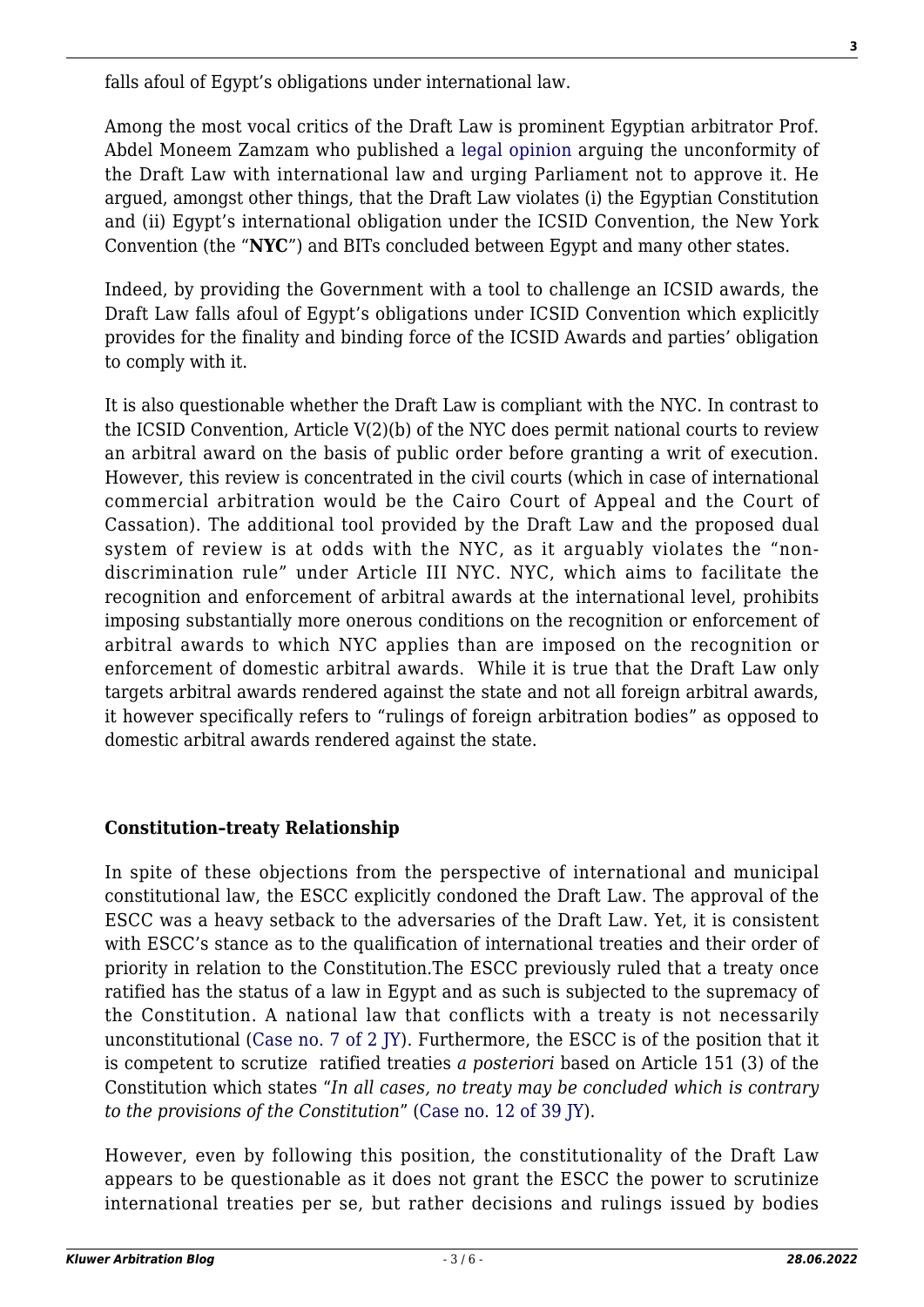established on the basis of such treaties.

From an international law perspective, the constitutionality of the Draft Law and the Constitution itself is irrelevant. Once a treaty is ratified, all state authorities, including in this case its supreme courts, are bound by these treaties regardless of conflicting domestic laws. Article 27 of the Vienna Convention on the Law of Treaties (1969), to which Egypt acceded in 1982, clearly regulates that states cannot invoke a domestic law as a justification for its failure to enforce a treaty. Consequently, any law or act in Egypt that undermines the finality and binding force of an ICSID award violates Article 53 (1) of the ICSID Convention and constitutes a breach of Egypt's obligation under the Convention.

#### **Last Minute Amendments: Egyptian Government Carves out Arbitral Awards from the Draft Law**

Shortly before the vote to pass the Draft Law in the parliamentary sessions of 27 and 28 June 2021, upon the Government's request the words "arbitration bodies" were deleted from the proposed wording of Article 27 bis of the Draft Law. The Draft Law subsequently was passed and enacted into law, [Law 137/2021](https://manshurat.org/node/73390) on Amending the Supreme Constitutional Law 48/1979, in force as of 16 August 2021 (the "**Law**"). Article 27 bis now reads, "*The ESCC shall undertake the control of the constitutionality of the decisions of international organizations and bodies and rulings of foreign courts that shall be enforced against the state*".

According to the [minutes](https://www.youtube.com/watch?v=1f1uyCe8-QM&ab_channel=%D9%82%D9%86%D8%A7%D8%A9%D8%A7%D9%84%D8%A8%D8%B1%D9%84%D9%85%D8%A7%D9%86%D8%A7%D9%84%D9%85%D8%B5%D8%B1%D9%89-%D8%A7%D9%84%D8%B1%D8%B3%D9%85%D9%8A%D8%A9) of the [debate](https://www.almasryalyoum.com/news/details/2363013) in the Parliament, the last-minute amendment was meant to exclude investment arbitral awards from the review by the ESCC, thereby acknowledging the criticism made against this mechanism from the perspective of international and municipal law. This means the ESCC jurisdiction, as amended, only permits ESCC to review the decisions of international organizations and of foreign courts. Its jurisdiction does not extend to scrutinizing arbitral awards. Yet, the vague wording that remains, in particular the reference to "*decisions of international organizations and bodies*", bears the risk of the Government instrumentalizing this Law towards challenging the enforcement of international arbitral awards rendered against Egypt. Furthermore, the Law remains controversial as it may be used to undermine binding resolutions or recommendations of intergovernmental bodies rendered against Egypt, in particular in the field of the protection of human rights.

# **Outlook**

The Law is part of a general arbitration sceptic tendency in Egypt, where in particular investment arbitration is seen as contravening the national interest. It conforms to a global trend critical towards investment arbitration. Since the start of this millennium, [several countries](https://core.ac.uk/download/pdf/147642325.pdf) have already resorted to constitutional arguments to prohibit submitting to international arbitration or to support the possibility of reviewing international arbitration awards against the backdrop of their constitutions. A recent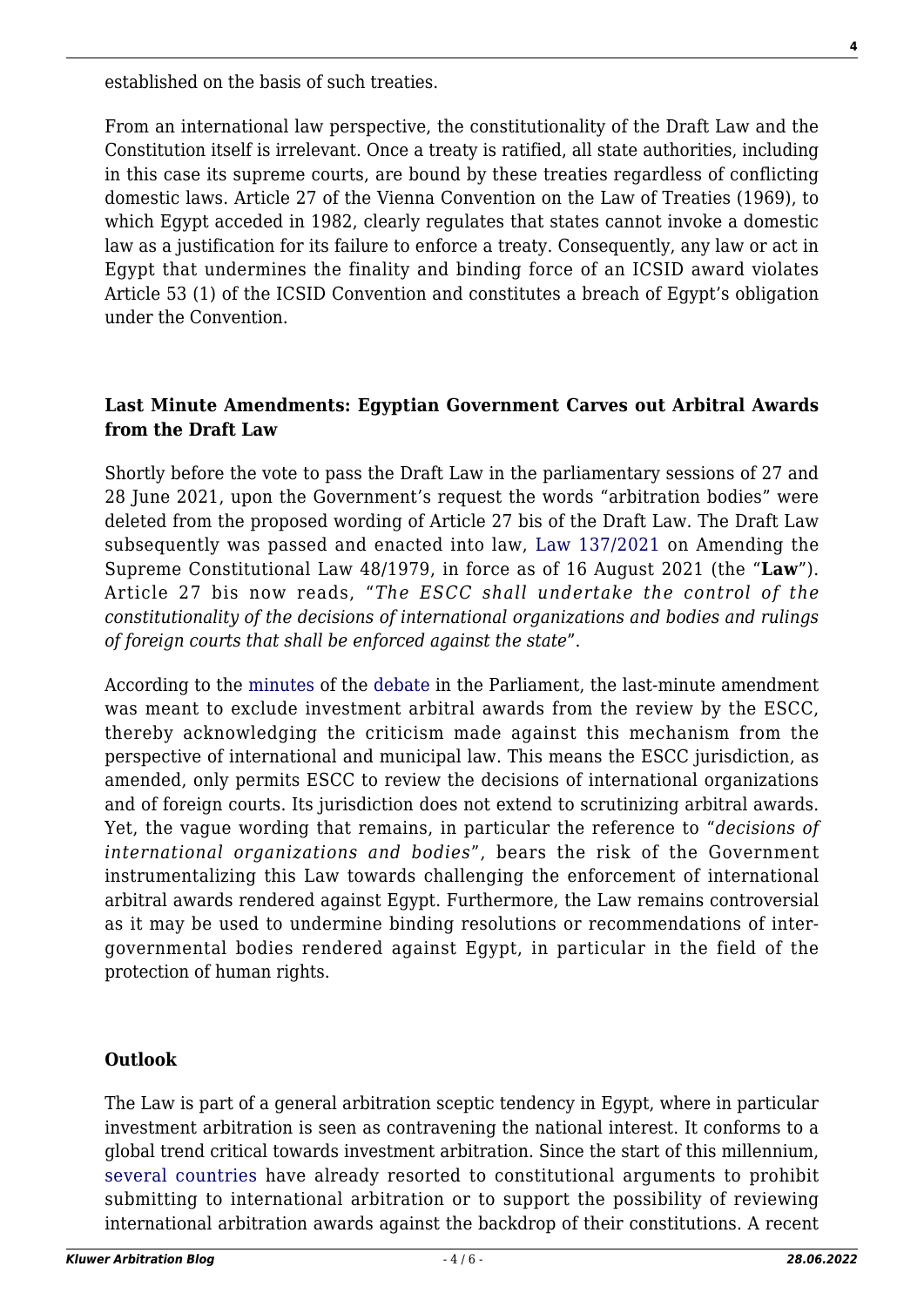example is the introduction of [Article 125 \(5\)\(b\) of the Russian Constitution,](https://rm.coe.int/constitution-of-the-russian-federation-en/1680a1a237) which came into force on 4 July 2020, granting the Russian Supreme Court the competence to declare an international arbitral award unenforceable, if it finds it to be in violation of the Russian public policy.

This tendency is a serious challenge to the international system of investment arbitration (as it puts municipal law above the international laws under which the ICSID system operates). The rewording of the Draft Law before the adoption by Parliament is welcome, however ambiguities remain. The practical implications of the application of the Law remain to be seen.

*To make sure you do not miss out on regular updates from the Kluwer Arbitration Blog, please subscribe [here](http://arbitrationblog.kluwerarbitration.com/newsletter/). To submit a proposal for a blog post, please consult our [Editorial Guidelines.](http://arbitrationblog.kluwerarbitration.com/editorial-guidelines/)*

#### **Profile Navigator and Relationship Indicator**

Offers 6,200+ data-driven arbitrator, expert witness and counsel profiles and the ability to explore relationships of 13,500+ arbitration practitioners and experts for potential conflicts of interest.

[Learn how](https://www.wolterskluwer.com/en/solutions/kluwerarbitration/practiceplus?utm_source=arbitrationblog&utm_medium=articleCTA&utm_campaign=article-banner) **[Kluwer Arbitration Practice Plus](https://www.wolterskluwer.com/en/solutions/kluwerarbitration/practiceplus?utm_source=arbitrationblog&utm_medium=articleCTA&utm_campaign=article-banner)** [can support you.](https://www.wolterskluwer.com/en/solutions/kluwerarbitration/practiceplus?utm_source=arbitrationblog&utm_medium=articleCTA&utm_campaign=article-banner)



This entry was posted on Friday, September 17th, 2021 at 8:00 am and is filed under [Annulment,](http://arbitrationblog.kluwerarbitration.com/category/annulment/) [Arab World](http://arbitrationblog.kluwerarbitration.com/category/arab-world/), [Constitutional Court,](http://arbitrationblog.kluwerarbitration.com/category/constitutional-court/) [Egypt](http://arbitrationblog.kluwerarbitration.com/category/egypt/), [MENA](http://arbitrationblog.kluwerarbitration.com/category/mena/)